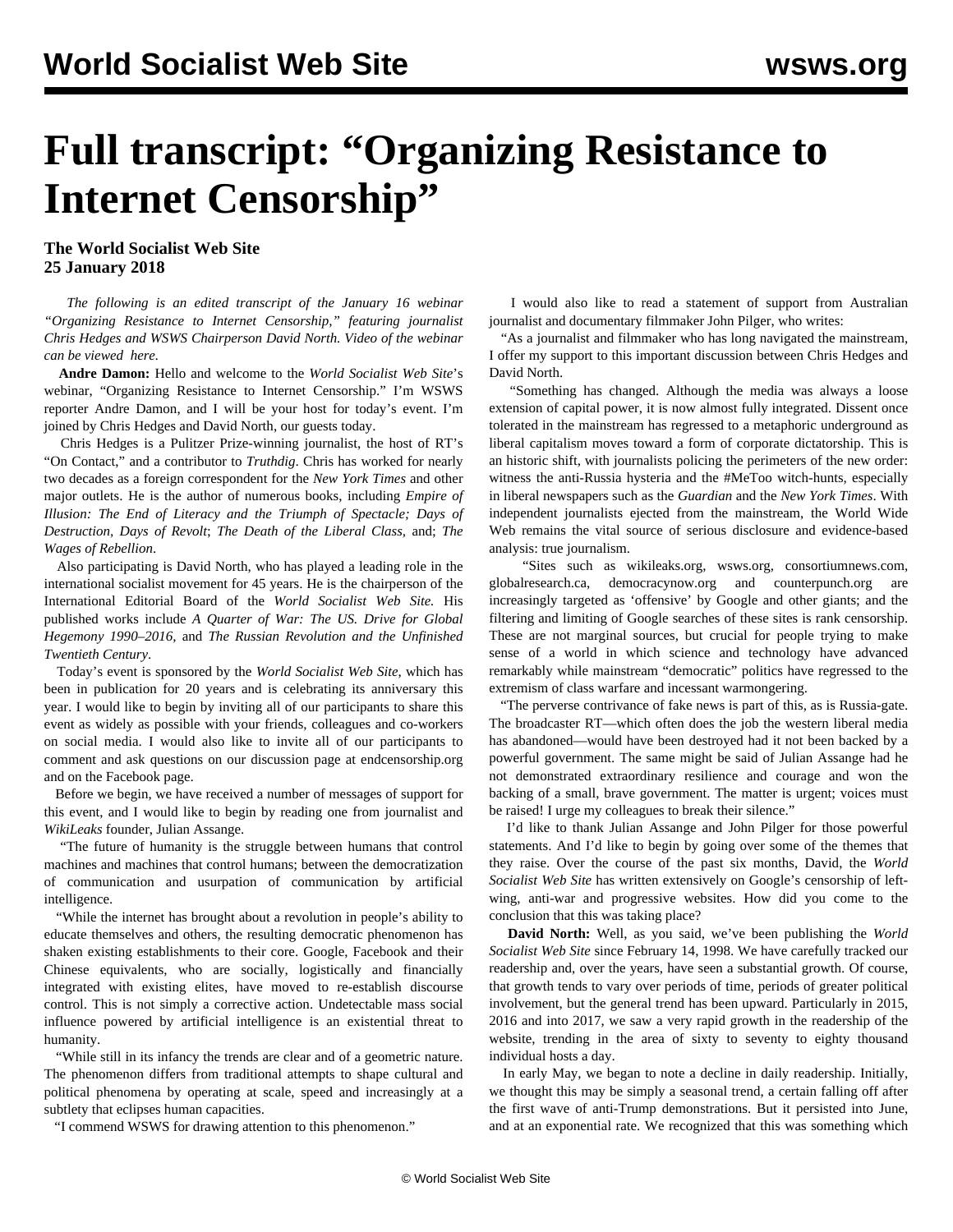was not normal. We also began to examine the statistics of sites that are often compared to ours: *Truthdig*, *Counterpunch*, other sites, *Consortia News*, *Global Research*, to see whether we were uniquely affected. We discovered that they were also being substantially hit.

 At about the same time, we became aware that Google had introduced a new algorithm, which, it claimed, was going to improve reader experience. But it was very clear that this algorithm was being employed to undermine access to the *World Socialist Web Site*. The graph shows the rapidity with which this developed after April.

 In fact, a new algorithm was introduced by Google and Ben Gomes, who is their chief officer in charge of this. He issued a statement on April 25th, and right after that, this precipitous plunge begins. What we were able to determine—and we did this in consultation with other experts in search optimization—was that the search terms, which most commonly brought readers to the *World Socialist Web Site*, were being targeted inoculated, so to speak.

**AD:** We have some of them on the screen.

 **DN:** Right. So, of the 150 most popular search terms, which would bring readers to the *World Socialist Web Site* in April, by August, 145 of them were bringing no readers to the website. You can see some of the words, which are on the screen: "socialism," "Russian Revolution," "class conflict." In other words, it isn't, as they claimed, that they were trying to protect people against click-bait and things like that.

 What's so specifically important about this is that in a period of growing political radicalization among young people, among workers, they start to look for oppositional information, they become interested in socialism, revolution, terms like "equality." Those terms, which previously brought thousands of readers to the *World Socialist Web Site,* were now bringing no readers to the site. In other words, they were setting up a quarantine between those who may be interested in our site, and the WSWS. From being a bridge, Google was becoming a barrier, a guard preventing access to our site.

 Initially, when we raised this, there were questions about whether or not the algorithm was a pure coincidence, not politically directed. No one can seriously make this claim any longer. This is an absolutely concerted, conscious effort at the suppression of the *World Socialist Web Site* and other websites that present oppositional positions, that present a critical evaluation of the policies of the American government. And that is why the organization of the struggle against this has become so critical.

 **AD:** We can see on the screen now some of the fall in the search traffic to the *World Socialist Web Site.*

 **DN:** Right. I'll make one additional point. In April, about 45 percent of our readers were coming to the *World Socialist Web Site* via searches. Google was a substantial section of those search enablers. Earlier this week, I checked again. Less than 15 percent of our readers are coming through Google searches. Since August, we have been able to grow our direct readers. About 50 percent of our readers come directly to the *World Socialist Web Site,* but the decline in readers coming from searches continues to escalate. The last time I looked, the figures from *Truthdig* were similar. You're facing the same situation.

 **AD:** Yes, a whole series of left-wing, anti-war and progressive websites are being affected.

 **Chris Hedges:** It's part of a process that has been going on now for several years. Corporate capitalism, globalization, neo-liberalism, whatever you want to call it, is in crisis. And it is in crisis in two ways. First of all, the ideology itself has lost credibility. It no longer holds any currency across the political spectrum. It has been exposed as a lie. All of the promises of this ideology, which were utopian to begin with: the idea that it would create a global middle class and spread democracy (Thomas Friedman was one of the popularisers of this utopian vision) if we get out of the way and let the market rule.

The devastation, the destruction, not only internally within the United

States, but globally, has created rapacious oligarchic elites around the world, in countries like India, or here, or everywhere, and essentially rendered huge sections of the population redundant or superfluous. Surplus-labour, Marx called it.

 That has forced these corporate oligarchic elites to use more and more draconian forms of control. We see it in the United States, with essentially marginal communities becoming mini-police states; the rise of mass incarceration, the use of felony convictions to turn especially poor and black and brown people into a criminal class.

 The second crisis is that the ruling elites are frightened because they watched the political charade that they had set up, in both the Republican and Democratic Parties, where the leadership, whether it was the Bush dynasty or the Clinton dynasty, or Barack Obama, have all been servants of the corporate state. John Ralston Saul talks about the corporate *coup d'état*—and this is correct—in slow motion. But it's over.

 So critics of capitalism, critics of imperialism, critics of the structure, such as myself, have been pushed to the margins, out of mainstream publications like the *New York Times*, where I worked for 15 years. Now what we're seeing, in essence, is that they no longer have a counterargument to make that anybody is buying. So these marginalized critics—the *World Socialist Web Site* will print critiques of capitalism, lift up the abuse of the working class, as will a handful of sites (we're not talking about many). *Counterpunch* is very good, *Alternet.* They are being targeted because the ruling elites now find these critics to be dangerous and potent. So it's the intersectionality between these large Silicon Valley entities, like Google and Facebook. Of course they're wedded to the national security state. Bezos has a \$650 million contract with the CIA, for instance. And they are working hand-in-glove, and this is the danger of revoking net neutrality; it is part of this process to essentially erase these critics from the Internet.

 I would urge people to look at a very fine essay by Alexander Berkman. I think it is called "The Idea is the Thing." He talks about what happens when a ruling ideology—like, let us say, the divine right of kings under a monarchy—no longer has any kind of currency. And this is what Antonio Gramsci talks about when he refers to the interregnum: the period of time where the ruling ideology no longer has any currency, and yet there is this kind of amorphous period, where people have yet to articulate an alternative vision.

 And Berkman likens it to boiling water in a kettle: that you don't see the ferment at first. Everything appears to be quiet. Everything appears to essentially buttress the status quo. But underneath, some very dangerous—to the ruling elites—undercurrents are happening, and then when it explodes, he said it is like the steam and the whistle coming out of the kettle.

 That's where we are at, and the elites know it. So they are carrying out a pre-emptive attack against those of us who are enemies of the corporate state and corporate capitalism.

 **AD:** We've obviously transitioned to the broader context of censorship. I'd like to direct a question to David. At the beginning of the year, the *World Socialist Web Site* posted a perspective, in which it made a prognostication that this year would see a substantial intensification of the class struggle. At the same time, as we have written, the New Year has already brought a very sweeping attack on Internet freedom, just over the course of the past two weeks. Could you speak a bit about this relationship?

**DN:** I think Chris has raised what are very critical issues. He has spoken of Gramsci. I think we should go right back to what Marx said. We're going to be marking, this year in May, the 200th anniversary of the birth of Marx; last year, we were commemorating the 100th anniversary of the October Revolution—two events of immense contemporary significance. After all, if one wants to understand the world we live in, for all of the changes in capitalism over the course of 150 years, the basic laws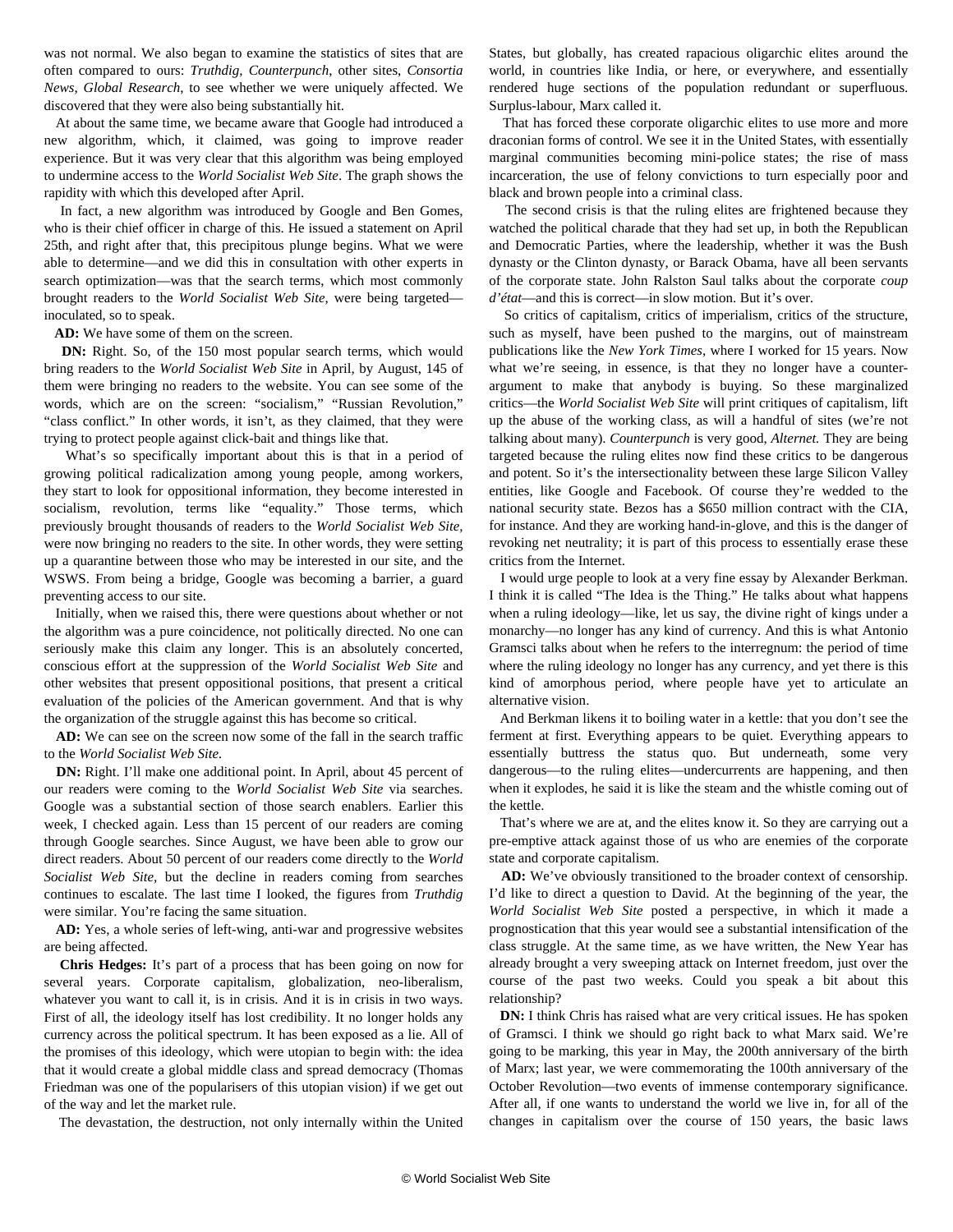uncovered by Marx remain valid. You can't talk about, or understand the world we live in without understanding the concept of value, the concept of profit, the declining rate of profit …

**CH:** … or the concept of labour, which modern economists have erased …

**DN:** Right. In the end, in the final analysis, all value is derived from the exploitation of the labour of workers. And far from the working class disappearing—another favourite mantra of the liberal and petty-bourgeois academics—we actually are living in a world in which the very process of globalization has vastly increased the size and scale of the international working class.

 **CH:** Let's call them the working poor. That's what the working class has been reduced to.

**DN:** There is a very important distinction with Marx. Again, the great achievement of Marx, and of Engels, was to see the working class not only as an exploited class, but as a revolutionary class. And it is a revolutionary class because, in the final analysis, it operates and is, of all the productive forces, the most important. When we return to these very early writings of Marx, they were, in fact, the period where he was developing the critique of utopian socialism and petty-bourgeois conceptions of improving society; where he sought to establish a scientific analysis. He not only elaborated the materialist conception of history, but he said that the operation of the class struggle leads to the socialist revolution, to the assumption of power by the working class, or had created the objective conditions for that to take place.

 Chris correctly asks, "Why are they frightened?" The ruling class has a very, very fine instinct. I often feel that one of the problems on the left is an excess of pessimism, and not grasping, for all the difficulties and all the problems (and no one who seeks to fight the capitalist system is unaware of the enormous problems and dangers involved) the revolutionary potential in the situation. But the ruling class tends to be very aware of these dangers. And, correctly, you say this is a pre-emptive strike. If what we were saying were of no significance, there would be no need to censor us.

 **CH:** And I think we should say that, for several years, those of us who carried out these kinds of critiques were certainly pushed to the fringes. But there was nothing put in place to, in essence, impede us. We couldn't reach a mainstream audience, but we could express ourselves on the Internet. That is now what they are seeking to eradicate.

 Let me just add a little bit to what you said about Marx. Marx built his hopes, with Engels, around the industrial working class. We are sitting here in the heartland of deindustrialized America. Through global trade agreements, the global corporate oligarchs have moved industrial production into places like China, where you make \$1 an hour and work 12 hours a day; or Bangladesh, where you make 32 cents an hour. In essence, they are rolling us all the way back to the mid-19th century, with the birth of the industrial revolution, when workers were wage-slaves, when workers were in absolutely horrendous conditions. That has all been replicated in places like China. China uses, extensively, prison labour, and we have one million incarcerated people in this country who work for forprofit corporations.

 So—and I think the *World Socialist Web Site* is aware of this—we can't get caught up in national boundaries. If we can't bring a kind of consciousness and build alliances and solidarity with, for instance, sweatshop workers in Bangladesh, we're never going to bring this system down.

 This has to be a global fight, where the oppressed working peoples, whose interests are our interests, create international connections, because we are all fighting the same enemy, and it is super-national. We see it with the tax havens—I think \$4 trillion in offshore accounts. Even before the 2017 tax bill, a tax boycott has been created. Companies like General Electric, Bank of America don't even pay taxes.

This is a global battle. This is really something that Marx and the old

communist movement got, and which we have to recapture.

 **DN:** And the astonishing element of this, which is actually true, is that the objective conditions now existing in the world are leading directly to this. The emergence of transnational corporations, international capital flows, have, objectively speaking, internationalized the working class. There is no longer, in scientific terms, anything like a purely national product, or a national economy. The integration of capitalism has produced a globally-integrated working class.

 What is unique about the period that we're now in, is that the class struggle is going to unfold, objectively, as an internationally-coordinated process. We are seeing that develop.

 This really goes to what underlies, in the most fundamental sense, the fear of the Internet. That is, it is not only a means of getting out news. It is a powerful instrument of international coordination. We see that from our own experiences.

 I will give you an example. We were reporting on a strike by autoworkers in Romania. Then we became aware of the fact that our articles on the Romanian strike were being translated into Romanian. We were being contacted by workers in Romania. And they are carefully following international developments.

 This webinar is an international broadcast. In a certain sense, what is happening here is an expression, I hope at a very conscious level, of an objective process. What we're trying to give expression to is something that is objectively taking place. We're living in a period of world socialist revolution. Marx wrote, "all the governments of the world are frightened." Well, all the governments in the world today are terrified of a force that they cannot control.

 **CH:** And that's why you see Internet censorship in places like China; the attempt to impose Internet censorship in India.

 Julian Assange's book with Jacob Applebaum, *Cyber punks*, was one of the first I read that laid out the Janus-like quality of the Internet. Because everything you say is true.

 On the other hand, it is a mechanism for surveillance, for building profiles, for monitoring dissidents. Because people use electronic forms of communication to organize—or, actually, I would say, electronic forms of communication are not good organizing tools; they are good for creating the logistics to organize.

 Organization has to be done face-to-face, as we saw in the Occupy Movement, as we see in any movement. It can't be done in front of a screen. But you can set it up logistically. And after the eradication of the Occupy encampments, we saw the security and surveillance state.

 I was especially aware of it with the figures who were driving the occupation in Zuccotti Park. In the weeks and months afterwards, the security and surveillance apparatus—the FBI and Homeland Security and others—targeted the most important individuals. And they got the right people. I will refer to one case, where they literally manufactured a charge that one of the activists had tried to assault a New York City police officer with a pair of scissors.

 They had filmed everything in Zuccotti. They had cranes where they were filming. But of course they didn't have that moment on the film because it was a manufactured charge. They hauled this person in front of a court, and assaulting a police officer is a seven-year sentence. It is a felony conviction. They forced them to plea out, but take a felony conviction with a five-year probation. This means that if they do anything within that five-year, they can go serve that seven-year.

 So, unfortunately, they used the Internet, the mechanisms of social media that were important. This is something that Julian has written and spoken about quite a bit. That also has to be an element, that the Internet is not a benign force. It is in the hands of the people that we are trying to—let's not mince words—overthrow. And that gives them tremendous amounts of power. The complete concentration of systems of information under corporate control, which is very dangerous.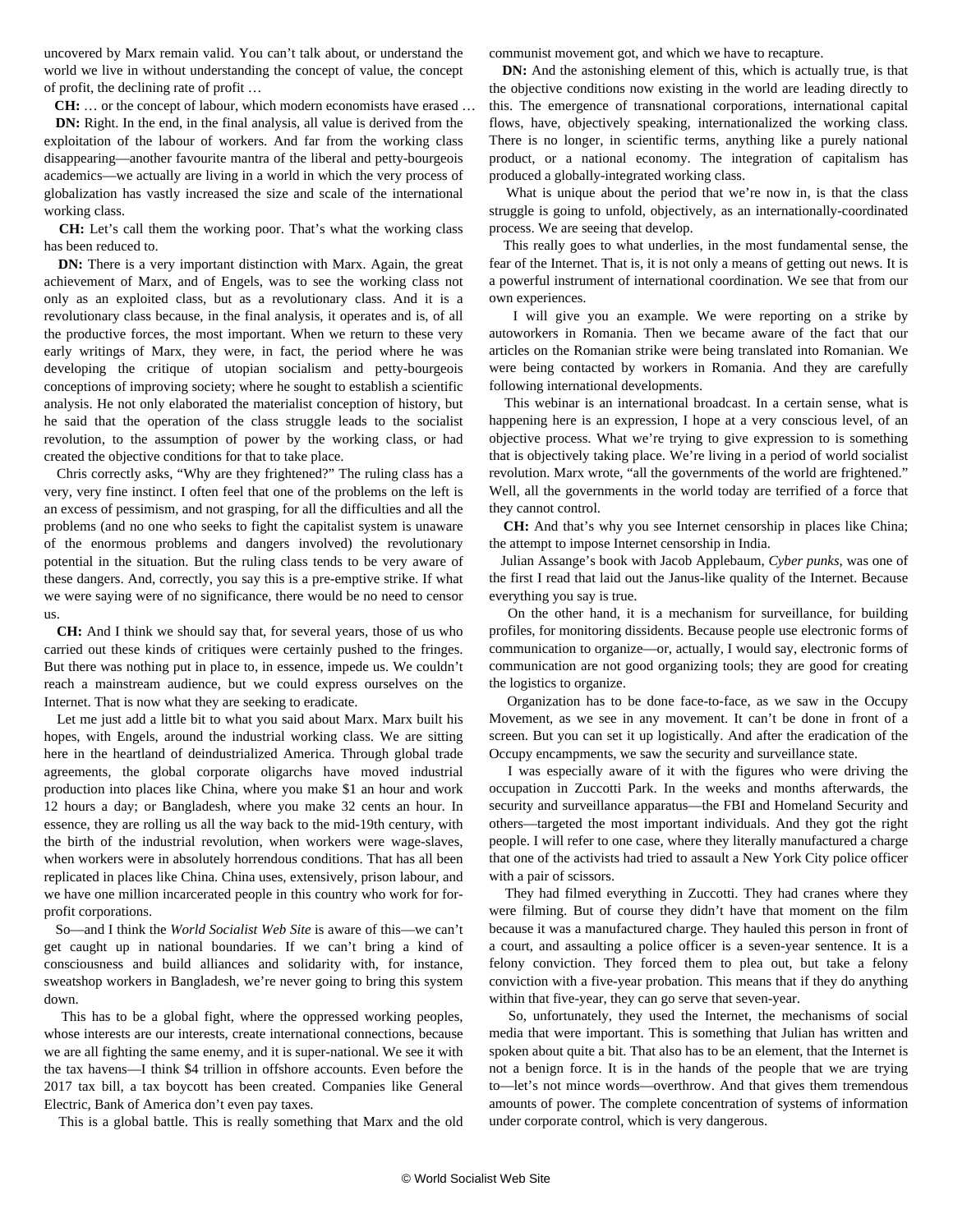**DN:** This is of course a danger. With every technology, it depends, in the end, on who controls and who uses it. But I think when we look at the situation, the very fact that a discussion such as this one can take place, and be followed by an international audience, and ideas such as these can be presented, represents and contains within it a tremendous potential. And it is that which they are trying to stop.

**CH:** Right.

**DN:** In a certain sense, the Internet has unleashed a force that is shaking every government.

 Just to come back to the question of repression: anyone who is serious about the struggle against capitalism must take that seriously. But, if I can just take up the issue of the experience, not just of Zuccotti Park, but of the events of 2011, which were very important. You had a genuine mass movement of the working class in Egypt, not a movement of the middle class asking to occupy Wall Street. This was a mass movement of the working class. The problem was the absence of political perspective, the absence of an understanding of what it was they were fighting, the confusion over the nature of the Muslim Brotherhood, the confusion over the nature of the army, the state.

 Ultimately, the issue of perspective is the critical question. Does one have a correct analysis and correct policies, which can be oriented to the working class?

 This is the central issue. We are now living 50 years after the May-June event in France. I suppose you're a bit of a youngster, and you might not remember it. But I still do. It was the birth of the period of the New Left. And in the aftermath, there was a rejection of the role of the working class, and, for many reasons, a period of tremendous political confusion. Now one is seeing a re-emergence, a renewal of interest in socialism, a renewal of interest in Marxism. And that is not part of the conversation.

 I am struck, though, that just yesterday, Bernie Sanders wrote a column decrying all the ills of inequality, and he managed in such an article never to mention the word "socialism," or the word "capitalism."

**CH:** He also never mentions the word, "imperialism."

**DN:** Of course not, and he is pro-war.

**CH:** You can't be a socialist unless you're an anti-imperialist.

**DN:** Precisely.

**CH:** This is my problem with Sanders.

 **DN:** I think you have many problems with Sanders. But that is a significant one.

 **CH:** I think all that you say is true. However, we can't be naive to the fact that we are also, as any society that becomes polarized is, in essence, dysfunctional. What happens when an elite or cabal seizes power, whether that be monarchic or Stalinist or fascist? In essence, they create political paralysis. Because systems of government are ostensibly set up under a liberal capitalist democracy to ameliorate the problems of the working class—this is what we saw with the New Deal—to create enough reforms to bring insurgent forces back into the system.

 Roosevelt writes about this quite openly, and says that his greatest achievement was that he saved capitalism. In one of his letters, his private letters, he talks about revolution. He is writing to a fellow oligarch and says: either we begin to give up some of our money now, or we will lose all of our money. That system has broken down, and *Death of a Liberal Class* is a book about it. That system no longer works.

**DN:** There are objective reasons for that. American imperialism no longer occupies the position that it had at the end of the Second World War.

 **CH:** And also, the fact that the corporate structures cannibalized and destroyed the very institutions that acted as a kind of safety valve to bring enough balance within the system to thwart revolt. All of that system has been destroyed in the name of anti-communism. Because after they destroyed the radical movements—the Wobblies, the Communist Party, the Socialists, the Progressive Party—they turned on the very liberal

institutions. Everything that Roosevelt did came out of those radical movements. This is the point of Howard Zinn's *A History of the United States* .

 For instance, what we don't read, because they've been erased from history, is that the Communist Party was organizing sit down strikes in the 1920s. What happened in the 1930s was a tactic that was lifted from the Communist Party. Those radical movements, which were the true engines that opened up American "democracy," were destroyed.

 This was always a closed system, and we still live in one. It's how the person who wins the popular vote by three million votes is not president. It has nothing to do with Russia. It has to do with the Electoral College.

 And with the death of those liberal institutions, what we get in all systems serves the interests of a tiny cabal—at the moment, the naked kleptocracy. And that creates paralysis; we are potentially on the cusp of a government shutdown.

 If that paralysis continues—in essence, the inability of government and official institutions to respond to the increasing grievances and difficulties of the working class—the system eventually seizes up. And that is where we are.

**DN:** Again, because you're raising so many issues, which is very important, we have to always come back to what are the fundamental objective causes of these phenomena.

 Why is it not possible for the American ruling class to produce a Roosevelt? Why do they come up with a Trump? Trump is not some monster, who has interloped on what was previously a Garden of Eden.

 You know as well as I do that the choice presented between Trump and Clinton was, as far as the masses of people were concerned, no choice at all. And Trump only won because he tapped into a deep anger over social conditions, conditions that exist for the great masses of people. We see this phenomenon not just in the United States, but in other countries as well. Its underlying cause is the breakdown of any viability of a national program.

**CH:** Right.

 **DN:** And there is no national solution to the problems of American capitalism. The United States is seeking to overcome this through a policy of war. Because what, ultimately, is imperialism? The inability to solve the problems of the nation-state within national borders drives the policy of war and conquest. That is what is emerging. Under conditions of war and the threat of war, under conditions of growing and immeasurable inequality, democracy cannot survive. The tendency now is for the suppression of democracy. And just as there is no national solution for capitalism, there is no national solution for the working class.

 **CH:** That's right, and I also want to throw in that these conditions are fertile ground for proto-fascism or fascism, which we see in the Christian right. I wrote a book called *American Fascists: The Christian Right and the War On America.* I graduated from Harvard Divinity School. I don't use the word "fascist" lightly. They are fascists, and that fusion of the iconography and language of the state, of American nationalism, with the iconography and language of the Christian religion, is exactly what the Nazi German Christian church did.

 Trump is a political vacuum, and we are watching this Christian fascism fill that vacuum. That's why Noam Chomsky says: you can think that getting rid of Trump is great, but Michael Pence will be worse.

 **AD:** I just wanted to take this opportunity to interject, since the topic of war was brought up by both of you, and the need for internationalism. I wanted to read a statement of support that was sent in by Cindy Sheehan, the anti-war activist, who became famous for her outspoken opposition to the Iraq War:

 "I send my most comradely greetings to this very important and necessary event and the esteemed speakers; I also would like to send my gratitude to the WSWS and SEP for taking leadership in this urgent struggle against internet censorship.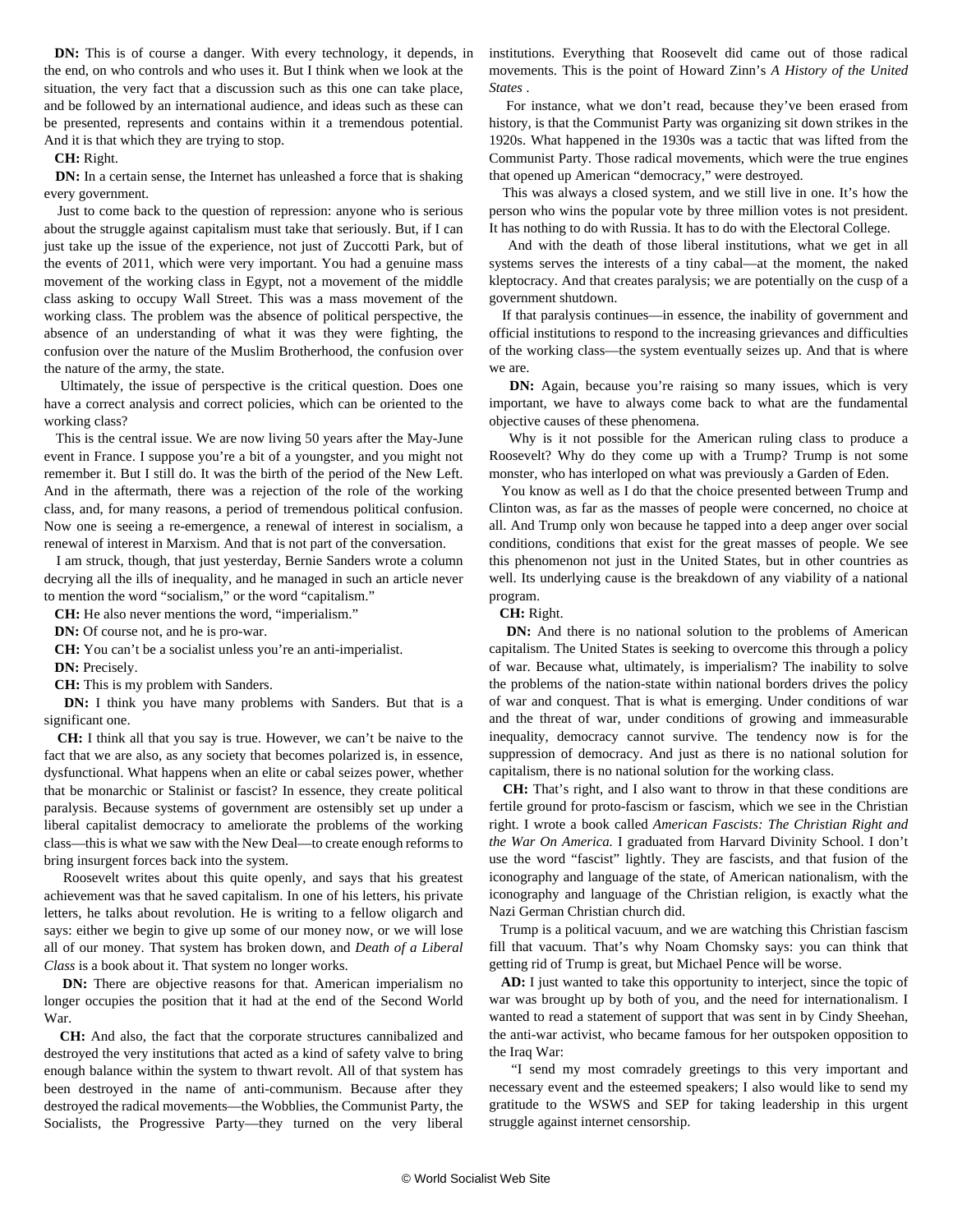"I have read and completely agree with the statement from journalist John Pilger and would not have much to add on the subject of internet censorship, except that I would add the national security state is devising more and more ways to not only suppress dissent, but guide internet users to think the way the empire wants us to think: The owner of the largest social media site has brazenly admitted as such with surprisingly mild, if any, outrage against it (present company excluded). And, hey, if propaganda isn't working fast enough to have us marching in lockstep with the war machine, a very convenient, yet fake, ballistic missile warning to the people of Hawaii might do the job?

 "I hope to be tuning in online, but I also hope we will hear what we need to do to oppose this latest vicious attack on our freedom of speech and freedom to gather in opposition to the US empire."

 She obviously raises very critical issues and topics that we've been discussing. She also raises many of the questions that our own readers and viewers have asked over the course of this discussion: What next? Carolyn writes: "So, what is the solution?"

 We have a comment from Joseph: "What specifically can the citizenry do as individuals to end Internet censorship?"

 Another, from Ben Franklin, writes: "Do you think socialists and revolutionaries have to set up alternate channels of communication over the Internet, or is it more likely that we will have to resort to classical print-based publications?"

 Derek3 writes: "Please describe the organization process. How can Internet users have the slightest hope of preventing the corporate takeover of Internet infrastructure?"

This is addressed, obviously, to both of you.

 **DN:** There are a lot of questions there. This discussion is taking place within the context of enormous crisis internationally. Anyone who believes that the *World Socialist Web Site* has been exaggerating the danger of war just has to see what happened over the weekend in Hawaii. I don't think one would have had such a response of panic had it not been for the fact that people are internalizing these events. They are taking it seriously and beginning to realize that the threat—to borrow a term used by Julian Assange—is existential, that the danger of war is enormous. Such dangers tend to concentrate attention and consciousness. People begin to recognize that they must involve themselves in politics, and examine questions more profoundly and seriously.

 From the standpoint of "why," what is the danger of war all about? Ultimately, the United States is seeking to establish its global hegemony, and there is no pacific way that can be done. There are many articles on the website, along with statements by many high-level people in the military itself, on how great the danger of war is.

 What can stop it? Only a movement toward socialism. These questions are integrated. The vast levels of inequality, the imminent danger of war: such conditions are not compatible with democracy. Democracy needs to be suppressed.

 **CH:** Let me throw in: we are at war, and we have been at war now for 16 years. I was the Middle East bureau chief for the *New York Times*. I spent seven years in the Middle East, and many months in Iraq. This was the greatest strategic blunder in the late American empire, equivalent to the Athenian empire's invasion of Sicily, in which their entire fleet was sunk and most of their soldiers were killed. That then saw an outbreak of revolts throughout the empire.

 This, in essence, is our Suez, where, in 1956, the British and the French attempted to counter Nasser's nationalization of the Suez Canal, and had to withdraw in humiliation. The British Empire never recovered after that, until the pound sterling was removed as the world's currency, and sent the British economy into freefall.

 Once the US dollar is no longer the world's currency, we will suffer instant economic collapse. We certainly are going to suffer another economic meltdown, because Wall Street is playing all the games.

 We see the stock market, once again, is rising in this fictitious bubble. But that forces empire to retract. This strategic miscalculation, which is characteristic of all late empires, is draining the lifeblood of the United States already.

 Dave, it is right that they are so foolish that they may attempt to open another war-front. But we have already spent, I think, \$7 trillion, not to mention the human cost of the war, not only for Americans but, in particular, for Iraqis, Afghanis, Pakistanis, Yemenis (this is the Saudi campaign in Yemen, which nobody wants to talk about, with horrific cholera outbreaks …).

 So, that is the classic response of late empire, and we may very well see something with North Korea because, as Randolph Bourne said, "war is the health of the state."

 In the name of war, we already are seeing dissidents such as us attacked as "foreign agents of Russia." One of the things David didn't mention, although you're well aware of it, and you've written on it, is that, ostensibly, the reason these algorithms are in place is to stop "fake news." Now, neither your website, nor *Truthdig*, nor *Counterpunch*, publishes "fake news" for Russia. But they are using that argument, and in a time of war it is much easier to demonize dissidents.

 Karl Liebknecht, the great German revolutionary, who was killed after the Spartacist uprising with Rosa Luxemburg, used to say, "the enemy is at home," i.e., the enemy is German militarism. And our enemy is at home.

 Why, for instance, are we continuing these wars, especially in Afghanistan, which we have lost? The Taliban is totally resurgent. Unlike Iraq, only about 20 percent of Afghans live in urban areas. There are 80 percent who live in the countryside, which are either in dispute or in control by the Taliban, and even parts of Kabul and Kandahar have Taliban presence.

 Why do we continue those wars? Why ramp up potentially a war with Russia? Because of an arms industry, because war is a good business for Raytheon and Haliburton and Northrup Grumman.

 When I was in Warsaw, I landed at the airport, and there was a giant billboard for Raytheon. President Reagan had promised Gorbachev, with the fall of the Berlin Wall, that NATO would not be expanded beyond Germany.

 Yet it was expanded all the way up to Russia's border, which makes no sense. It's antagonistic and unnecessary, except for the arms industry, because Czechoslovakia, Poland, all of these countries then have to reconfigure their entire weapons systems, which were Soviet, to be compatible with NATO weapons systems. It involves billions and billions of dollars. That's what you've seen with the Trump administration. It has been unable to fight the "deep state" and the arms industry on this.

**DN:** They are so closely integrated and, in the final analysis, I think it is always important to come back to this: War is catastrophic, but they see no way out. War is not an expression of the strength of the system. It is an expression of profound and deep crisis.

 Trotsky said in the *Transitional Program: "*The ruling elites toboggan with eyes closed toward catastrophe." In 1939, they went to war, as in 1914, aware of the potentially disastrous consequences. Certainly, in 1939, they knew what the consequences of war were: war brings revolution. But they could not see a way out.

 The global problems that exist can only be solved in one of two ways: the capitalist, imperialist solution is war and, as you said, fascism. The working-class solution is socialist revolution. This is, I think, the alternative we're confronted with. So, the question which has come up, in the broadest sense, is: what is the answer to the problems we face? Building a revolutionary party.

 **CH:** And just to get to some of the specifics about organizing. The elites seek, and have been quite successful at, channelling energy back into a dead system, i.e., the Democratic Party. This is why—not that he cared or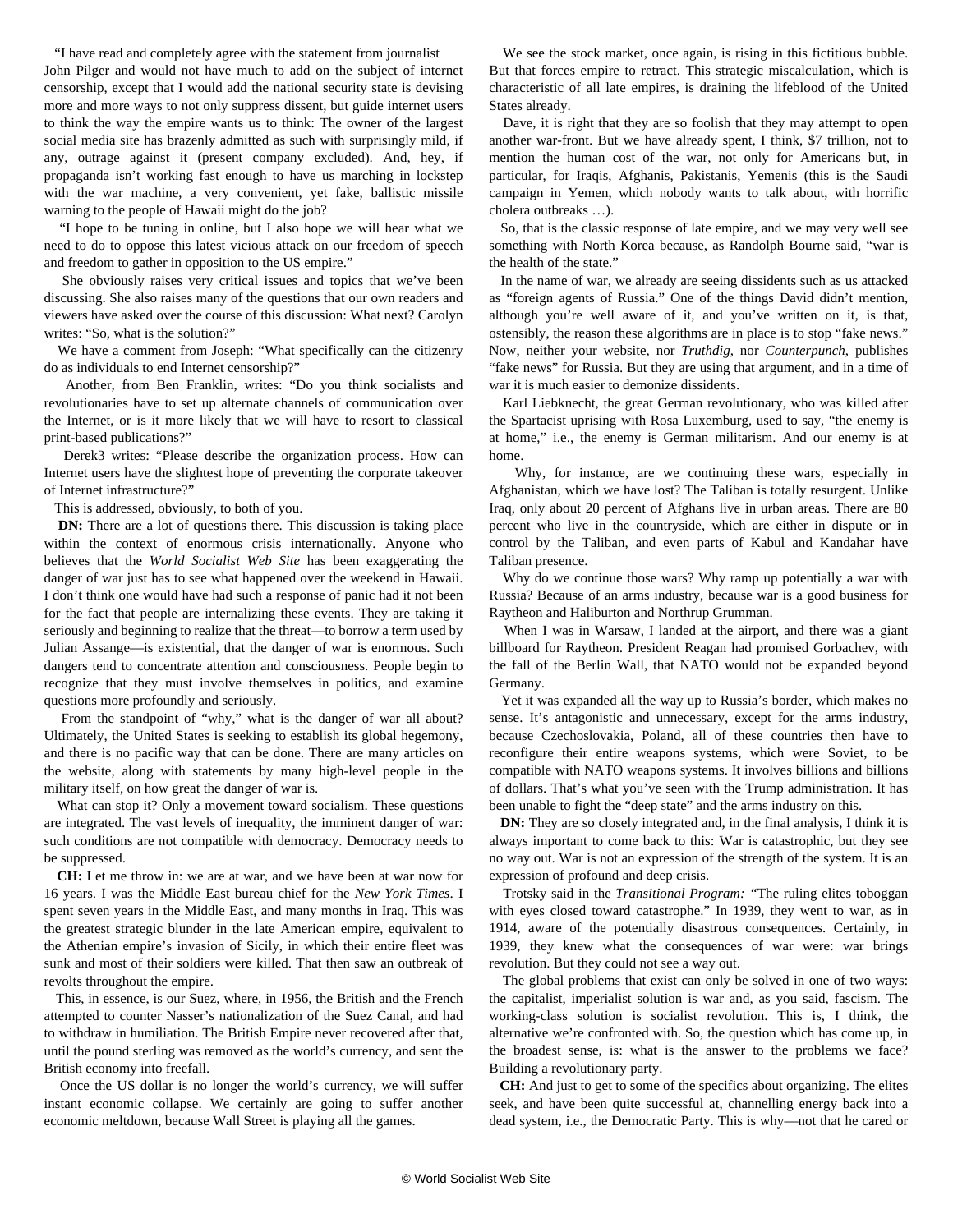that it mattered—I would not endorse Bernie Sanders. Because all of that money, all of that energy—and remember, he even used the word "revolution"—ended up with him running around the country telling everyone to vote for Hilary Clinton.

**DN:** Which was perfectly predictable ...

 **CH:** Which was completely predictable. The Democratic Party establishment …

**DN:** … and he had many enablers …

 **CH:** Yes, … was never going to allow Sanders to take the nomination. We see it with the leak of the DNC emails, and then the chairwoman's own confession in her book, that Hilary Clinton was running the DNC [Democratic National Convention]. They had mechanisms, for instance, to preclude independent voters from voting in the primaries (and I would just throw out that primaries, by the way, are not paid for by the parties; they are paid for by the taxpayers), the stealing of the Nevada caucus, \$1 billion of dark money, of corporate money pumped into the coffers of the Clinton campaign. This was never going to happen.

 I think we should not be seduced or fooled into thinking that the system is capable of reforming itself, or that we are capable of reforming the system. Our motto has to be a South African model of non-cooperation. Everything we do has to impede the structures of power.

 I was out at Standing Rock in North Dakota. The water protectors provided a good example for that, in, essentially, physically blocking the Dakota access pipeline. Of course, when Trump comes to office he signs it into law. Look at the difference between that and the "women's march" in Washington, which was really political theater, much of it orchestrated by the Democratic Party. Debbie Wasserman Schultz was there, speaking at one of the venues, which gives you an insight into it.

 Look at the response in Washington compared with the response at Standing Rock: over 700 arrests, brutal evictions, rubber bullets, pepper spray, attack dogs, water cannons laced with pepper spray, in sub-zero temperatures, constant infiltration.

 When I was there, 24 hours a day, that encampment was being buzzed with aircraft, photographing. They blocked the roads in November, so we had to go all the way around and come in from the other side. But even on the back roads, we were running into roadblocks set up by private security, mercenaries, who were wearing military-style uniforms and were carrying military weapons, but had no form of identification at all.

 **AD:** On the topic of civil war, certainly the ruling elite sees the question of control over the Internet as an existential threat. We reported on the *World Socialist Web Site* about hearings in the Senate and the House, in which you had testimony from the various heads of Google, Facebook and Twitter, as well as intelligence officials. One of them, Clint Watts, wrote: "Civil wars don't start with gunshots; they start with words. America's war with itself has already begun. We must all act now on the social media battlefield to quell the information rebellions that can quickly lead to violent confrontations and easily transform us into the divided states …"

 **CH:** Let me just interject and say, everyone should read Max Blumenthal's article in *Ultranet* about him, because he's a total nutcase. He's a right-wing conspiracy theorist who has no credibility at all. But of course he is useful at this particular moment.

 **DN:** When we speak about the Internet, and why the *World Socialist Web Site* is a critical instrument of the struggle for socialism, the most critical issue is the development in the working class of program.

 There is going to be, and there is already unfolding, massive social struggles. The question of social revolution is not utopian. It is a process which emerges objectively out of the contradictions of capitalism. The argument can be made—and we made this argument—that really, since 2008, we have been witnessing an acceleration of crisis. It has never been solved, and indeed, the massive levels of social inequality are themselves the expression, not of a healthy, but of a deeply diseased socioeconomic order. It is fueling, at every level, social opposition.

 Of course, the great problem, then, is overcoming the legacy of political confusion, produced, as a matter of fact, by the defeats and the betrayals of the 20th century: the betrayal of the Russian Revolution by Stalinism; the betrayals of the working class by Social Democracy; the subordination of the working class in the United States to the Democratic Party. These are the critical issues and lessons which have to be learned. The education of the working class in these issues, and the development of perspective, is the most critical point.

 It's important to understand the dangers, but one has to understand the possibilities, and also understand the significance of the historical lessons. Our approach is that these lessons are critical in the development of the new revolutionary movement. The basic problem is not an absence of courage. It is not an absence of the desire to fight. It is an absence of understanding …

**CH:** … and organization …

 **DN:** But there are many different forms of organization. There is the organization proposed by middle-class groups, confrontations of one sort or another, absent a perspective; absent an understanding of the historical trajectory of revolutionary struggle, drawing from the greatest experience of the 20th century, which is the October Revolution, both from the victory and the tragedy of its betrayal. No one can speak intelligently today about politics if you are not familiar with Trotsky's struggle against Stalinism. Why did the *New York Times*, in the past year, devote so many articles to denouncing and distorting and falsifying the Russian Revolution? That is the experience that they're frightened of. That was an example of the intersection of a conscious Marxist leadership with an objectively mass revolutionary movement of the international working class. If we look at the present historical period, this world movement is resuming. That's what they're frightened about. The ruling elites would say that to them, the Internet poses an existential threat. How can they stop it?

 I would like to make a number of suggestions. First of all, the question of what we can do comes in at several levels. Most broadly, and I hope I have got this point across, we need to build an international revolutionary movement of the working class, and we appeal to all those who are listening to become active in the Socialist Equality Party and the International Committee, and promote the readership of the *World Socialist Web Site*. But we also today are discussing, within this framework, the need for a rigorous and determined defense of free speech and democratic rights.

 I think the debate that we're having, approaching these issues from different standpoints, is immensely valuable. Cannon, the founder of the American Trotskyist movement, once said: "The truth never hurt anyone, provided he was on the level." And we're both on the level, so we're not going to get hurt by this type of discussion.

What we're going to propose is, first of all, and I hope that this will be taken up, is the formation of a coalition of socialist and anti-war websites. We welcome participation, regardless of differences that we may have on questions of interpretation, program and history.

 For those who are committed to the fight for socialism and opposition to war—and that means, inevitably, opposition to the Democratic Party, the two-party system, the bourgeois political set-up—a coalition needs to be formed to rigorously defend Internet freedom, net neutrality, to organize the defense of both websites and individuals who come under attack. This is critical, and I hope that this appeal receives a very strong response. The *World Socialist Web Site* and the International Committee, are willing, on this principled basis, to work with those who understand the critical issues involved.

 But above all, we want to defend Internet freedom, because we believe that the need for the development of an understanding of the crisis of capitalism, the fight for revolutionary program, is the most critical issue. Issues can be fought out, debated, as they must be, and that is how we see